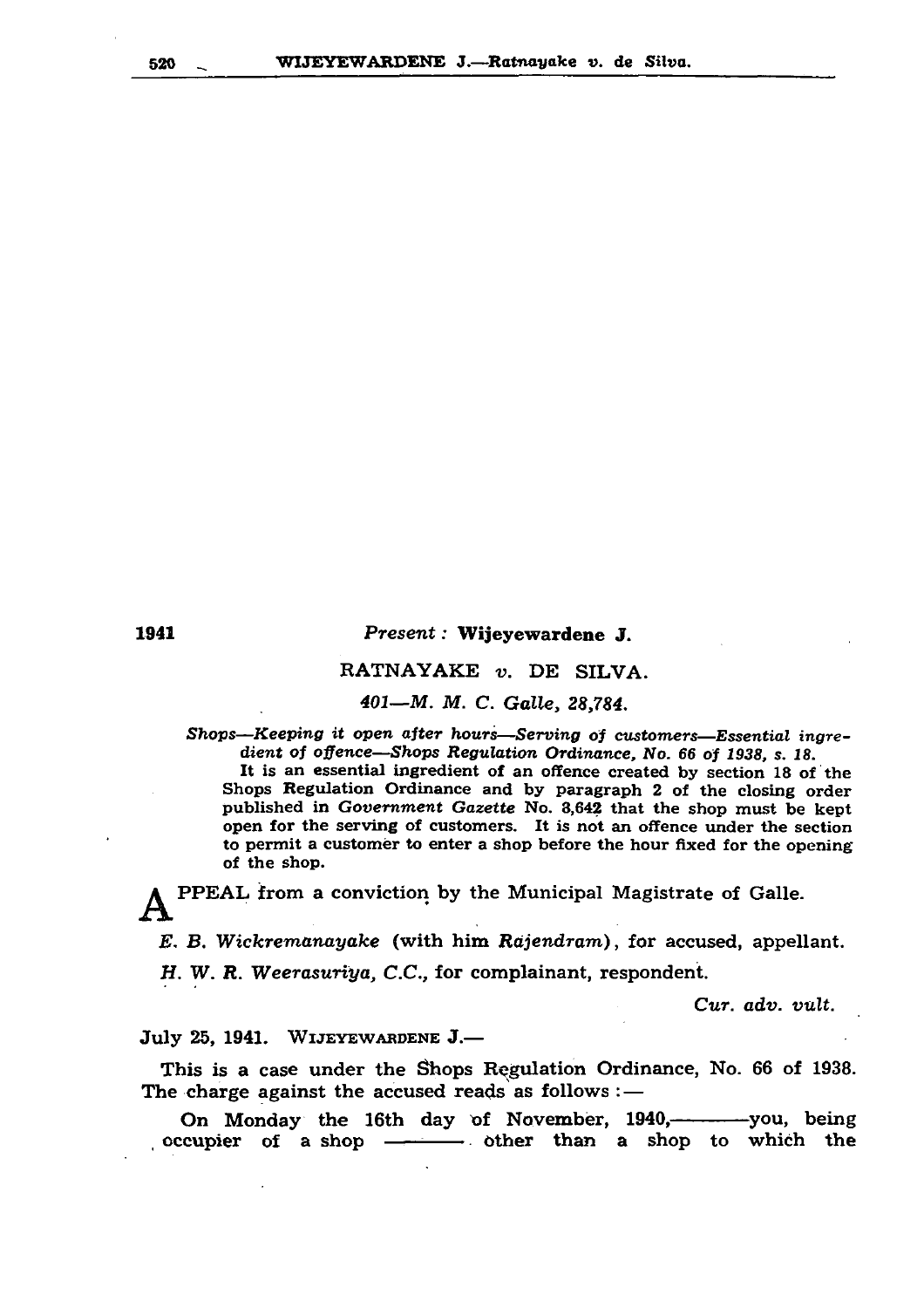## WLJEYEWARDENE *J.—Ratnayake v. de Silva.*\_\_\_\_\_\_\_ 521

provisions of paragraphs 3, 5 and 6 of a closing Order —— published in the *Government Gazette* No. 8,642 of July 26, 1940, -----in contravention of the provisions of paragraph 2 of the said order, did—

9 A.M. on ---------------- and did thereby- commit an offence punishable under section  $23$  (1) read with section 18 of the Ordinance.

The Magistrate convicted the accused and in the course of his order stated—" The second count takes up the first count. I discharge the accused with a warning on the first count and sentence him to pay a fine of Rs. 10 on the second count".

- *(a)* in a case to which the provisions of section 29 (2) of the Ordinance and of paragraph 4 of the said Order do not apply, keep the said shop open at 7.45 A.M. and did thereby commit an offence punishable under section  $23$  (1) read with section 18 of the Ordinance.
- (b) in a case to which the provisions of paragraph 4 of the said Order do not apply, permit a customer to enter the said shop before

The closing order referred to in the charge is an Order made under section 15 of the Ordinance. Paragraph 2 of the Order provides *inter alia* that shops other than those mentioned in paragraph 3 " shall be closed for the serving of customers" on Mondays except between the hours of 9 A.M. and 6 P.M. Paragaph 4 provides for the relaxation of the provisions of paragraph 2 during certain periods preceeding the Christmas day, &c., and paragraph 5 empowers the Controller of Labour to relax these provisions during other periods subject to certain conditions. It is now necessary to examine the counts  $(a)$  and  $(b)$  in the charge. The material part of the count  $(a)$  is that the accused kept open his shop at 7.45 A.M. Neither paragraph 2 of the Order nor section 18 of the Ordinance makes it an offence to keep a shop open (I do not refer to section 23 which is merely the penal section). An essential ingredient of the offence created by them is that the shop must have been kept open " for the serving of customers". Count  $(a)$  is therefore clearly defective. Count (b) charges the accused with having permitted a customer to enter his shop before 9 A.M. There is no reference to such an offence in paragraph 2 of the Order and the only reference in section 18 of the Ordinance to a customer entering a shop is as follows  $:$   $-$ " No customer shall on any day be permitted to enter any shop after the hours specified in any such order as the hour at and after which that shall be closed on that day". The charge on count (b) must, therefore, necessarily fail. The evidence for the prosecution was given by an Inspector of Labour and one Madasamy, the alleged customer. The Inspector stated that he saw some poonac on the scales and a Salesman standing by the scales while Madasamy was also "near the scales". Madasamy stated that he went that morning to buy two pounds of poonac and two measures of paddy and he was asked by the salesman to wait as "there was time

The accused has appealed against that conviction and sentence and has also filed papers in revision.